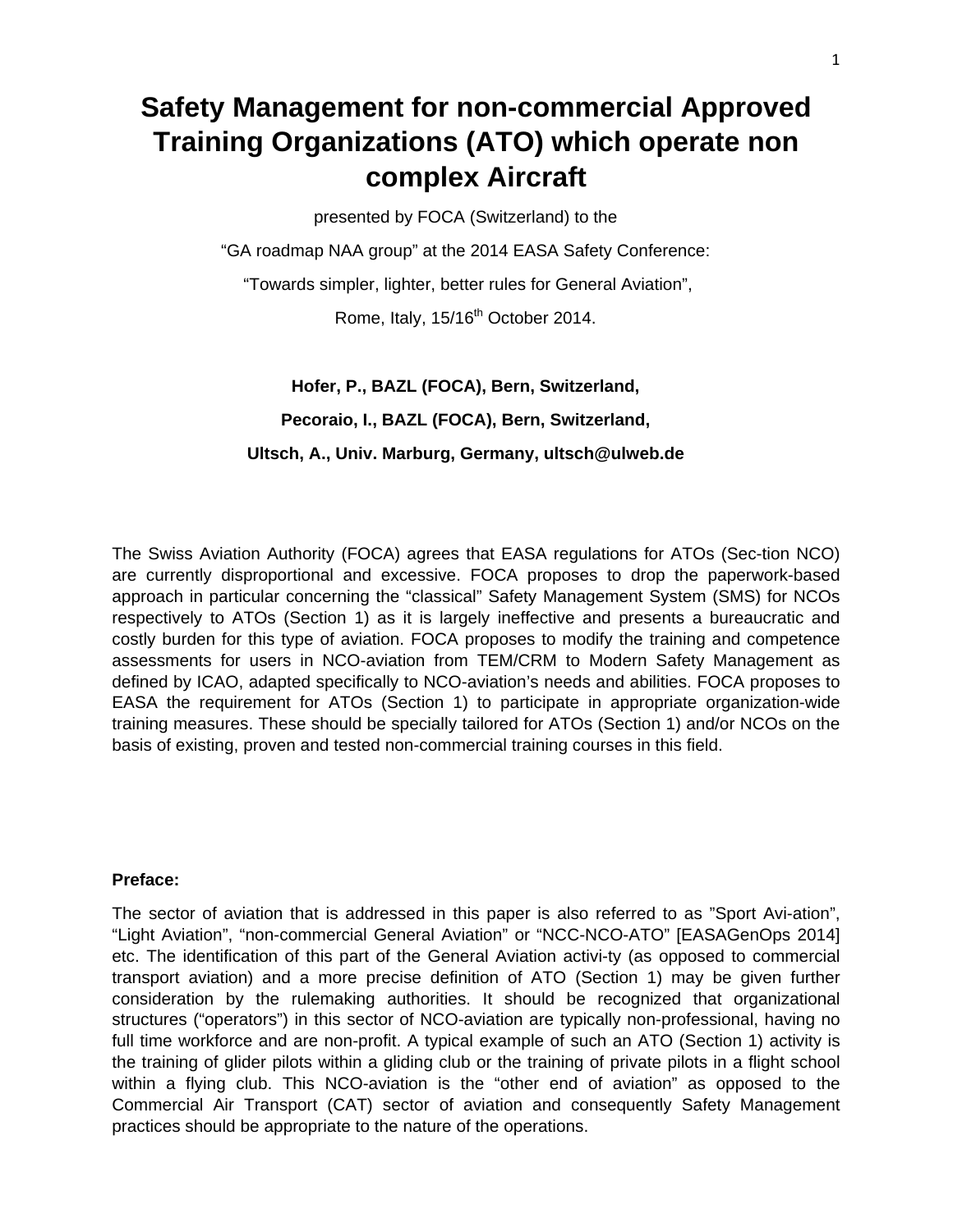## **Proposal:**

FOCA welcomes the latest developments in EASA's rulemaking policies to acknowledge that the present concept of regulations for ATOs (Section 1) is disproportional and excessive [Kneepkens 2014].

A fundamental and often overseen prerequisite of the application of proactive and predictive (i.e. dynamic) safety management methods is, that they must be implemented by a mature safety organization. The main principle of the dynamic approaches is the continuous analysis of the everyday aviation operations (data driven process). The purpose of this monitoring is the identification of potential hazards in order to assess and mitigate the associated risks before they result in an accident or incident. The organization must draw valid conclusions from the observed events and eventually change the "culture" of the organization. This means these approaches require 1) a certain level of literacy in safety management for all personal involved, 2) specific requirements on the leadership of the organizations and 3) commitment and sustainability in the efforts with respect to such safety approaches. This poses several principal problems for the NCO organisations that are regarded here.

ATOs (Section 1) as part of non-complex and nonprofit organizations, such as flying clubs, are not companies. Students, pilots, CFIs and club officers usually practice their aviation activity on a voluntary basis as a sports and/or leisure activity. There is often no "Accountable Manager", who has the means and power and is "ultimately accountable for safety in the organisation" [EHEST 2013, 5.1]. There is no "continuous monitoring process on all activities of the company" [EHEST 2013, 5.5]. Usually these NCO activities take place on weekends, vacations and other leisure times. The personal involved in these activities change frequently from one period of activity to the other.

Internal safety investigations on low impact events, i.e. incidents below the scope of occurrences, required to be reported to authorities, are usually not yet performed consequently in these NCOs. Confidential incident reporting systems are rarely used even if they are implemented and propagated. One of numerous examples for this: the Gliding Federation of Australia had implemented a continent wide internet based confidential event reporting system. In a recent year this system reported less than 10 events for all the Australian gliding activities.

Usually the leaders of NCOs, such as CFIs and club officers, are not subjected to any formal training neither in leadership nor in modern approaches to safety. An exemplary interrogation on officers responsible for the safety for international gliding contests showed, that less than 5% of these officers were able to assess important aspects of safety cultures. Less than 1% of these officers considered themselves to be capable to change a safety culture of an organization. The latter were pilots holding an ATPL license with intensive CRM and leadership training during their work for the Commercial Air Transport companies or military organizations. The same applies to flying clubs, i.e. all three prerequisites for dynamic safety managements, as stated above, can be hardly fulfilled in present day ATOs in the NCO sector.

This suggests that the implementation of SMS for NCO-aviation (e.g. glider clubs) implemented as a "pile-of-paperwork" will not save any lives. It is often perceived as a bureaucratic and costly burden for these aviation activities. The requirement of a "Safety Management Manual" which "is the key instrument for communicating the Company's approach to safety to all its personnel" [EHEST 2013, 3] will not be an effective method to improve safety in NCO-aviation. It can be argued that the effort and resources that such organisations put into trying to accommodate the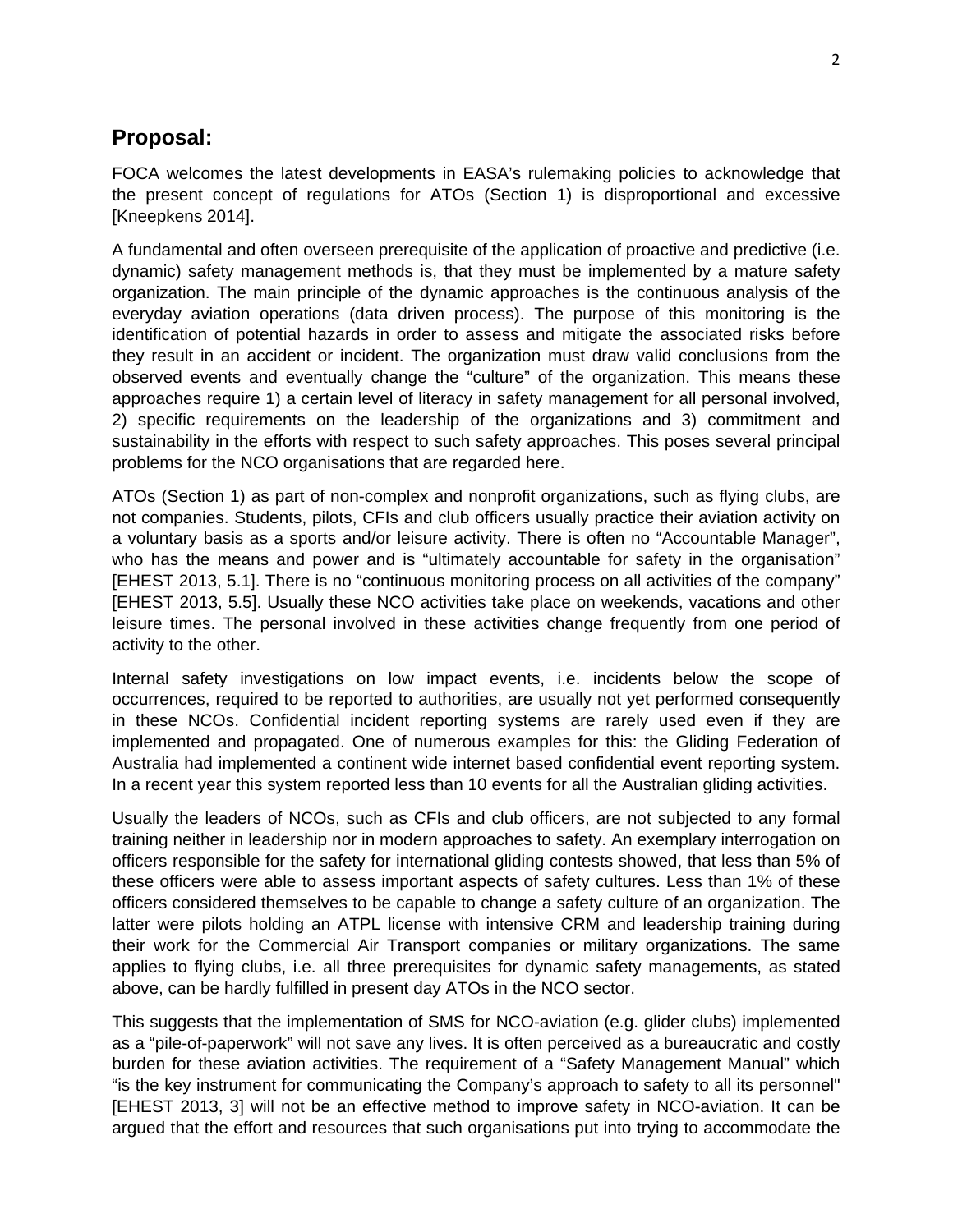regulatory requirements could be much more effectively invested in activities directly related to the management of operational risks in the daily activities.

There is an approach that has been shown in practice to be effective in reducing the operational risks in NCO-aviation. The key method of this approach is a special form of training in safety management: not the individual pilot or instructor or officer is trained, but the whole organization is educated. Such training courses for non-commercial and non-complex organizations, such as aviation clubs, have been developed by several countries, such as Sweden (Stop-crashing /FLY-SAFE) [Svensson 2011] and FLYTOP in Switzerland and Germany [FLYTOP 2011]. The introduction of such training measures has reduced the fatality rate in Sweden by a factor of 50 in the period from 1982 to 2011 [Svensson 2011].

FOCA proposes that the adaptation of EASA's rules for SMS for ATOs (Section 1) aims at reducing the operational risks by requiring training measures for organizations in dynamic safety measures. It is not intended that these training measures are costly or impose a heavy burden on NCOs. The training systems mentioned above have been developed on a non-commercial basis and are implemented by specially trained (non-professional) flight instructors of NCOaviation. If EASA, together with recognized practitioners in this field, were to develop a generic syllabus for implementation at the national level, the entire activity would no doubt be highly cost-effective, and provide more "bang for the buck" than pseudo compliance with SMS requirements by the NCO-aviation sector

For the trainings performed in Sweden, Germany and Switzerland it turned out that an NCO needs an initial two days (i.e. one weekend) fundamental training course in dynamic safety. As follow up, a one day refreshing course in a 3-4 years rhythm has been shown to be effective in practice. It is an essential requirement for these trainings that at least 80% of the members of the NCO (club) and at least 95% of the leaders of the organization must participate. This requirement is important in order to train the organization "as a whole". It ensures commitment and sustainability in these organizations with no formal "workflows" or "chain of commands". In Sweden it was also found to be effective, that the CFIs and the formal leaders of the organization (cub officers) are trained in a one day course before the fundamental training course is given to the whole club.

FOCA suggests furthermore to modify the training and competence assessments for flight instructors from Threat and Error Management (TEM) and crew resource management (CRM) to Modern Safety Management as defined by ICAO ([Annex 19] and [ICAO SMS 2009]). The syllabus and content of this training must be adopted to the needs of NCO-aviation. FOCA proposes to use experts from NCO-aviation for this adaptation process.